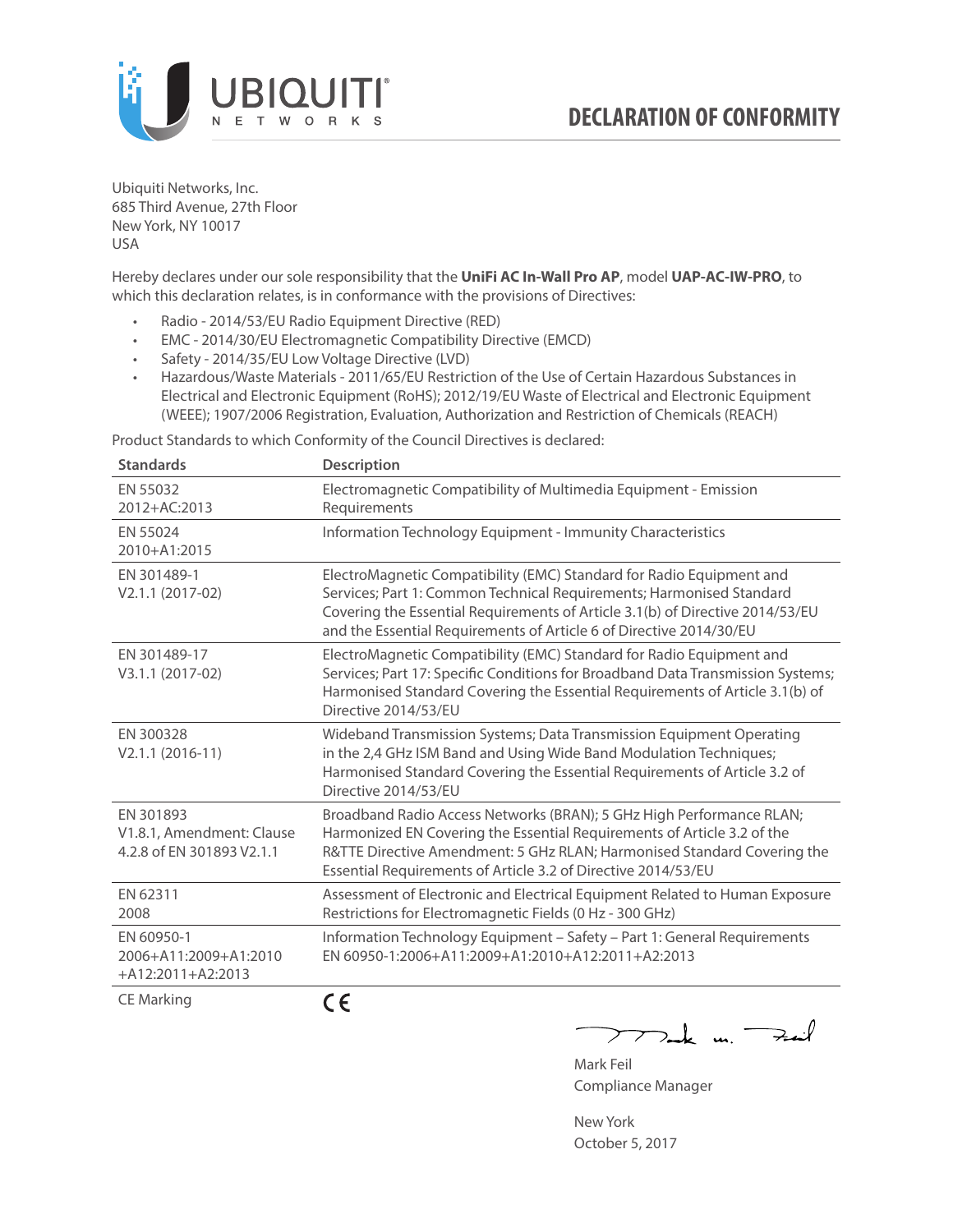

# **български** [Bulgarian]

С настоящото UBIQUITI NETWORKS декларира, че този тип радиосъоръжение UAP-AC-IW-PRO е в съответствие с Директива 2014/53/ЕС.

# **Hrvatski** [Croatian]

UBIQUITI NETWORKS ovime izjavljuje da je radijska oprema tipa UAP-AC-IW-PRO u skladu s Direktivom 2014/53/EU.

# **Čeština** [Czech]

Tímto UBIQUITI NETWORKS prohlašuje, že typ rádiového zařízení UAP-AC-IW-PRO je v souladu se směrnicí 2014/53/EU.

## **Dansk** [Danish]

Hermed erklærer UBIQUITI NETWORKS, at radioudstyrstypen UAP-AC-IW-PRO er i overensstemmelse med direktiv 2014/53/EU.

## **Nederlands** [Dutch]

Hierbij verklaar ik, UBIQUITI NETWORKS, dat het type radioapparatuur UAP-AC-IW-PRO conform is met Richtlijn 2014/53/EU.

# **English**

Hereby, UBIQUITI NETWORKS declares that the radio equipment type UAP-AC-IW-PRO is in compliance with Directive 2014/53/EU.

## **Eesti keel** [Estonian]

Käesolevaga deklareerib UBIQUITI NETWORKS, et käesolev raadioseadme tüüp UAP-AC-IW-PRO vastab direktiivi 2014/53/EL nõuetele.

## **Suomi** [Finnish]

UBIQUITI NETWORKS vakuuttaa, että radiolaitetyyppi UAP-AC-IW-PRO on direktiivin 2014/53/EU mukainen.

## **Français** [French]

Le soussigné, UBIQUITI NETWORKS, déclare que l'équipement radioélectrique du type UAP-AC-IW-PRO est conforme à la directive 2014/53/UE.

## **Deutsch** [German]

Hiermit erklärt UBIQUITI NETWORKS, dass der Funkanlagentyp UAP-AC-IW-PRO der Richtlinie 2014/53/EU entspricht.

## **Ελληνικά** [Greek]

Με την παρούσα ο/η UBIQUITI NETWORKS, δηλώνει ότι ο ραδιοεξοπλισμός UAP-AC-IW-PRO πληροί την οδηγία 2014/53/ΕΕ.

## **Magyar** [Hungarian]

UBIQUITI NETWORKS igazolja, hogy a UAP-AC-IW-PRO típusú rádióberendezés megfelel a 2014/53/EU irányelvnek.

## **Íslenska** [Icelandic]

Hér með lýsir UBIQUITI NETWORKS yfir því að UAP-AC-IW-PRO er í samræmi við tilskipun 2014/53/ESB.